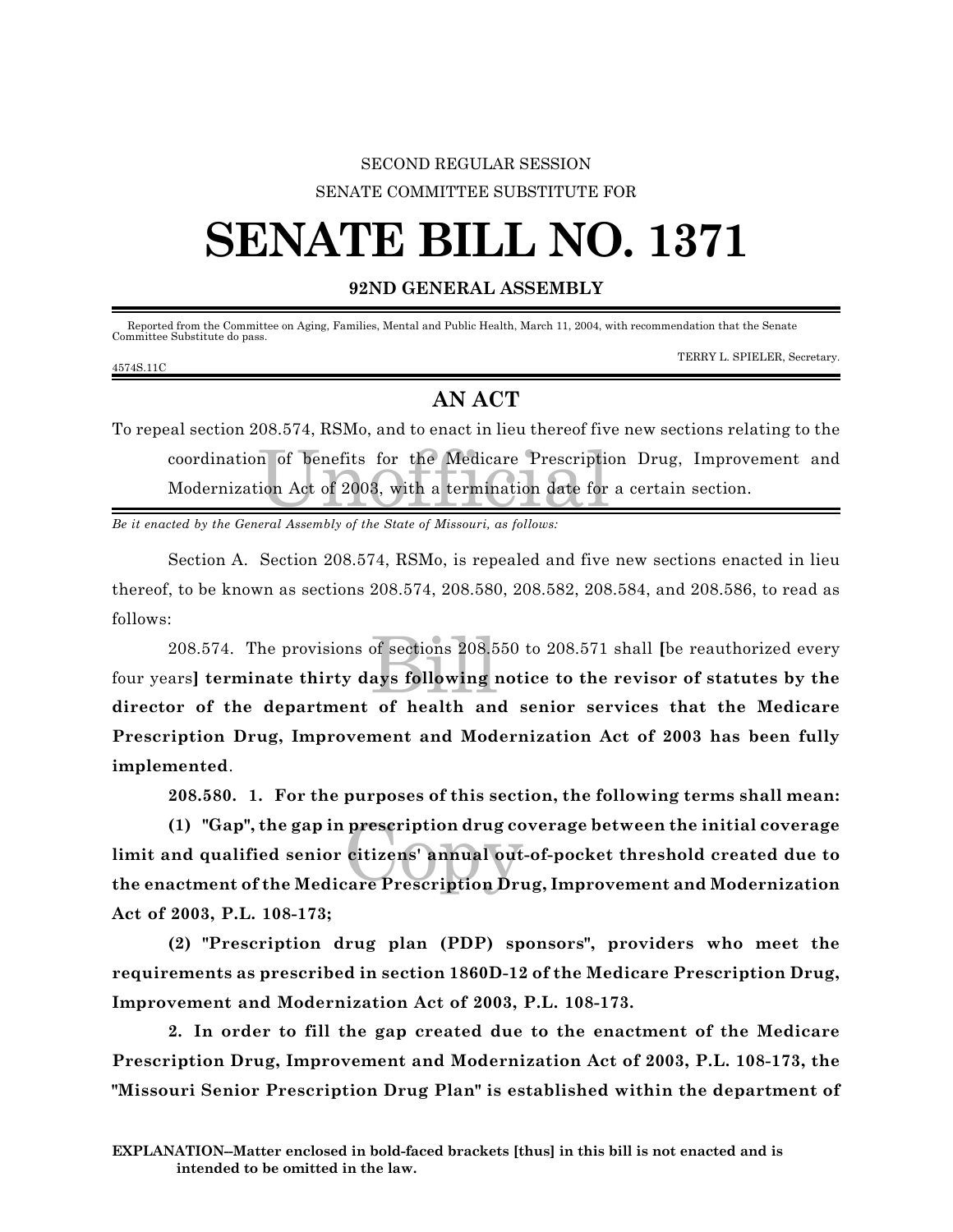**health and senior services. This plan is not an entitlement to replace the Medicare Prescription Drug, Improvement and Modernization Act of 2003. Benefits shall be limited to the level supported by the moneys explicitly appropriated pursuant to this section. If in any fiscal year the commission projects that the total cost of the plan will exceed the amount currently appropriated for the plan, the commission may direct the prescription drug plan sponsor to implement cost-control measures to reduce the projected cost. Such cost-control measures may include, but are not limited to, increasing the coinsurance outlined in subsection 4 of section 208.582. The Missouri senior prescription drug plan is a payer of last resort.**

**3. Subject to appropriations, available funds and other cost-control measures authorized in sections 208.580 to 208.584, any Missouri resident sixty-five years of age or older and who is a participant in the Medicare Part D benefit shall be eligible for the Missouri senior prescription drug plan if such individual's income is:**

undred fifty to two hundred perc **(1) Within one hundred fifty to two hundred percent of the federal poverty level; or**

**(2) Below one hundred fifty percent of the federal poverty level and such individual fails to meet the asset test as prescribed in P.L. 108-173.**

the 2006 stand<br>billars for<br>wo hundred po **4. Beginning January 1, 2006, and subject to appropriations, the state shall pay seventy-five percent of the 2006 standard drug benefit coverage gap of two thousand eight hundred fifty dollars for eligible individuals whose income is within one hundred fifty to two hundred percent of the federal poverty level and for eligible individuals whose income is below one hundred fifty percent of the federal poverty level and who fail to meet the asset test as prescribed in P.L. 108- 173.**

l be conducted jointly<br>ment period for the s **5. Beginning November 15, 2005, applications for the Missouri senior prescription drug plan will be conducted jointly with applications for the Medicare Part D benefit. The enrollment period for the state plan shall correspond with the enrollment period for the federal program as prescribed in P.L. 108-173.**

**6. The Missouri senior prescription drug plan shall include and provide coverage for only the prescription drugs that are covered in the prescription drug plan sponsors' formulary pursuant to the Medicare Prescription Drug, Improvement and Modernization Act, P.L. 108-173.**

**7. The Missouri senior prescription drug plan shall not include coverage of the following drugs or classes of drugs, or their medical uses:**

- **(1) Agents when used for anorexia or weight gain;**
- **(2) Agents when used to promote fertility;**
- **(3) Agents when used for cosmetic purposes or hair growth;**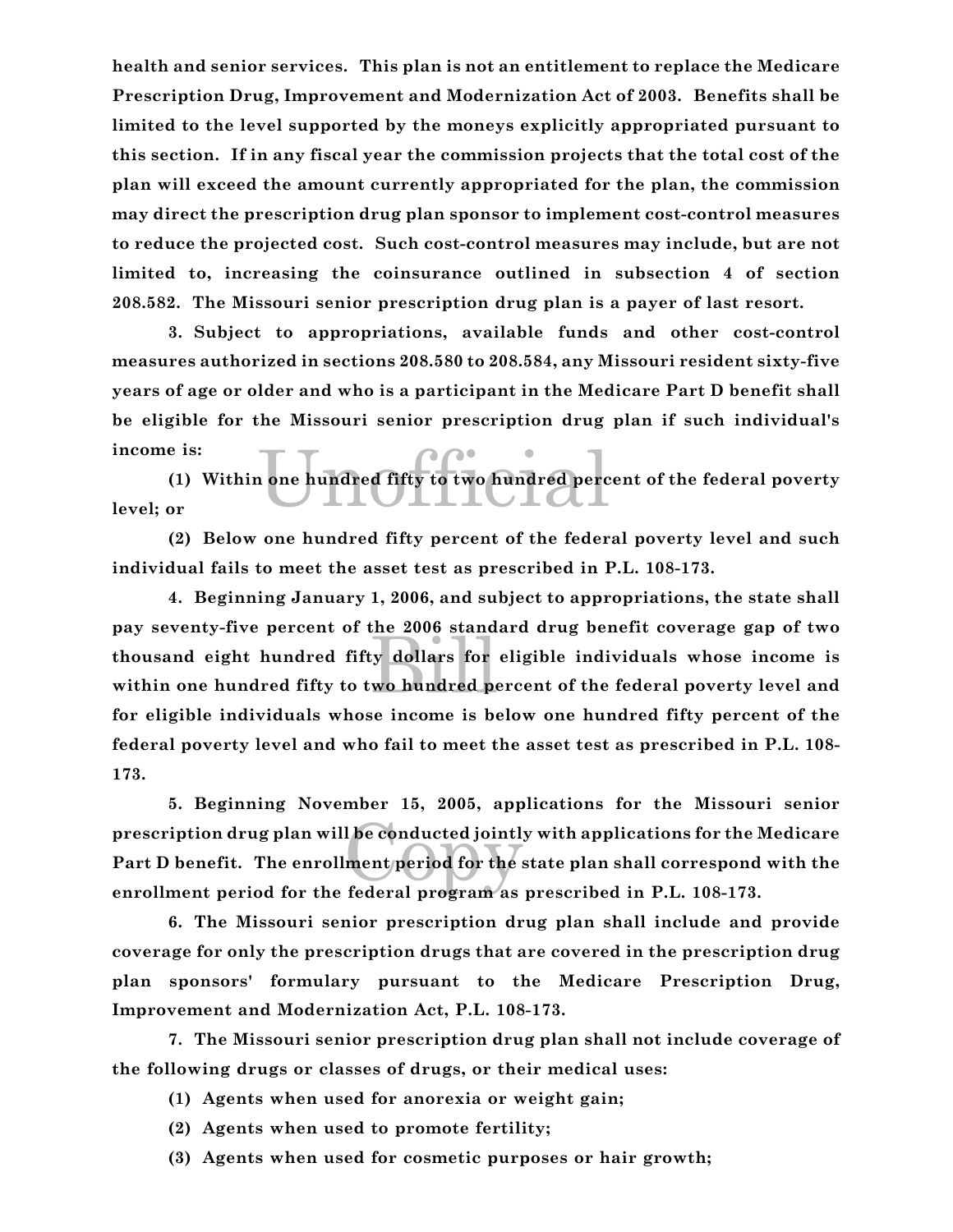**(4) Agents when used for the symptomatic relief of cough and colds;**

**(5) Prescription vitamins and mineral products, except prenatal vitamins and fluoride preparations;**

**(6) Nonprescription drugs;**

**(7) Covered outpatient drugs which the manufacturer seeks to require as a condition of sale that associated tests or monitoring services be purchased exclusively from the manufacturer or its designee;**

**(8) Barbiturates;**

**(9) Benzodiazepines.**

**The Missouri senior prescription drug plan shall also exclude prescription drugs which are not "reasonable and necessary" as defined pursuant to Section 1862(a) of P.L. 108-173.**

at in excess of the price charged pursuant to the federal benefit in P.L. 108-<br>208.582. 1. There is hereby established the "Missouri Senior Prescription **8. For the covered prescription drugs, the state shall not be charged an amount in excess of the price charged pursuant to the federal benefit in P.L. 108- 173.**

**Drug Plan Commission" within the department of health and senior services to govern the implementation and administration of section 208.580. The commission shall consist of the following twelve members:**

extraor, in mis-**(1) The lieutenant governor, in his or her capacity as advocate for the elderly;**

**(2) Two members of the senate, with one member from the majority party appointed by the president pro tem of the senate and one member of the minority party appointed by the president pro tem of the senate with the concurrence of the minority floor leader of the senate;**

by the speaker of the party appointed **(3) Two members of the house of representatives, with one member from the majority party appointed by the speaker of the house of representatives and one member of the minority party appointed by the speaker of the house of representatives with the concurrence of the minority floor leader of the house of representatives;**

**(4) The director of the division of medical services in the department of social services;**

**(5) The director of the department of health and senior services;**

**(6) A pharmacist appointed by the governor with the advice and consent of the senate;**

**(7) A physician appointed by the governor with the advice and consent of the senate;**

**(8) A representative from a senior advocacy group appointed by the**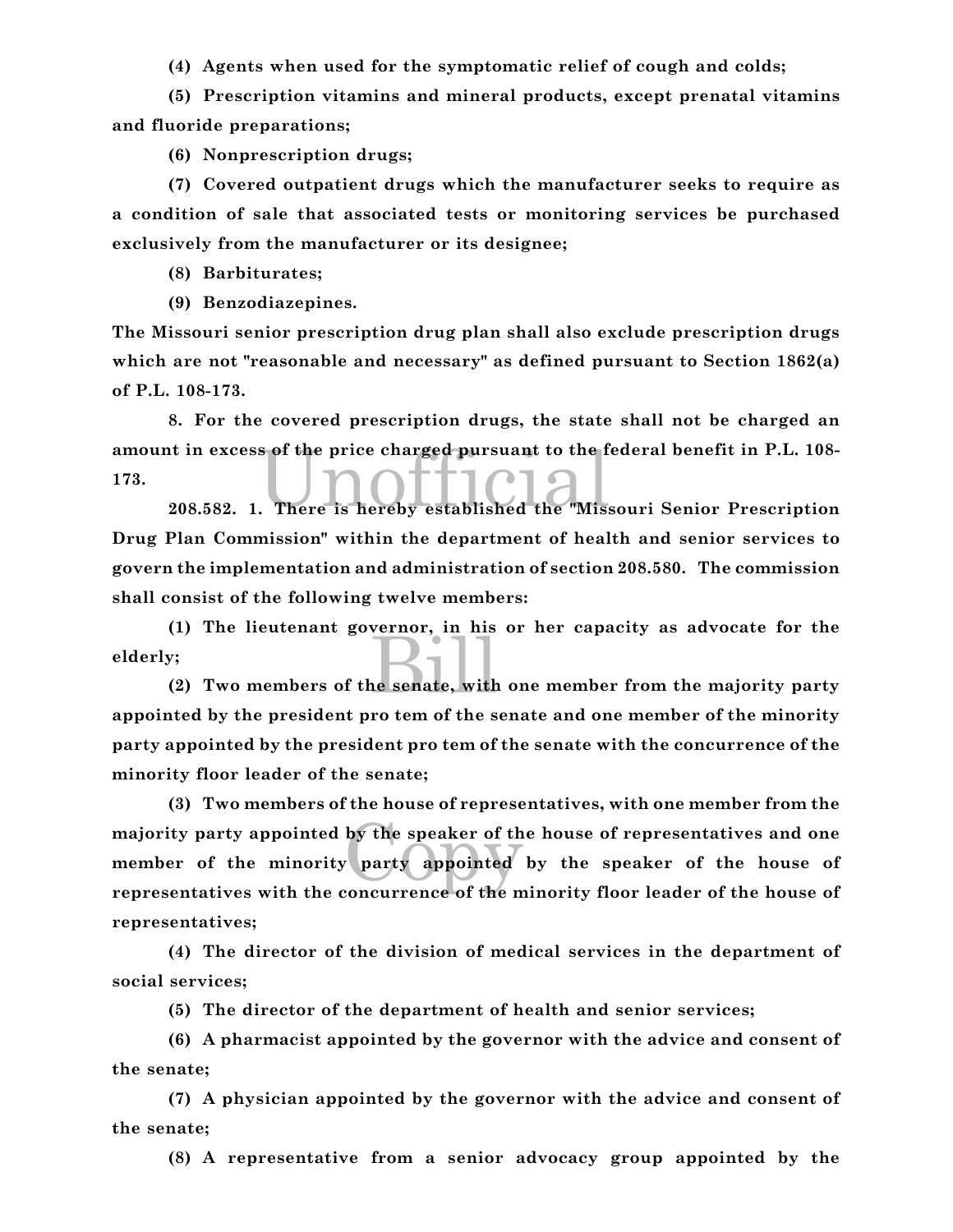**governor with the advice and consent of the senate;**

**(9) A representative from an area agency on aging appointed by the governor with the advice and consent of the senate; and**

**(10) A representative from the pharmaceutical manufacturers industry as a nonvoting member appointed by the president pro tem of the senate and the speaker of the house of representatives.**

**Members appointed by the governor shall serve for three-year terms. Other members, except legislative members, shall serve for as long as they hold the position which made them eligible for appointment. Legislative members shall serve during their current term of office but may be reappointed.**

**2. The commission shall elect a chair and may employ administrative staff as necessary to assist in the performance of the commission's duties.**

ommission, but shall be reimbursed for<br>red in the performance of their duties **3. The members of the commission shall receive no compensation for their service on the commission, but shall be reimbursed for ordinary and necessary expenses incurred in the performance of their duties as a member of the commission.**

**4. The commission shall have the authority to:**

**(1) Contract with prescription drug plan sponsors for the implementation and administration of the Missouri senior prescription drug plan;**

applicants for **(2) Contract with prescription drug plan sponsors for the annual verification of eligibility of applicants for the Missouri senior prescription drug plan;**

**(3) Adjust the fee payments for prescription drug plan sponsors;**

**(4) Set and adjust coinsurance at different amounts; and**

**(5) Perform any other function necessary for the implementation and administration of the Missouri senior prescription drug plan.**

also shall apply to<br>es for any applicable **5. The commission also shall apply to the United States Department of Health and Human Services for any applicable federal waivers or public or private grants.**

**6. The commission shall have rulemaking authority for the implementation and administration of section 208.580. Any rule or portion of a rule, as that term is defined in section 536.010, RSMo, that is created under the authority delegated in this section shall become effective only if it complies with and is subject to all of the provisions of chapter 536, RSMo, and, if applicable, section 536.028, RSMo. This section and chapter 536, RSMo, are nonseverable and if any of the powers vested with the general assembly pursuant to chapter 536, RSMo, to review, to delay the effective date, or to disapprove and annul a rule are subsequently held unconstitutional, then the grant of rulemaking authority and any rule proposed**